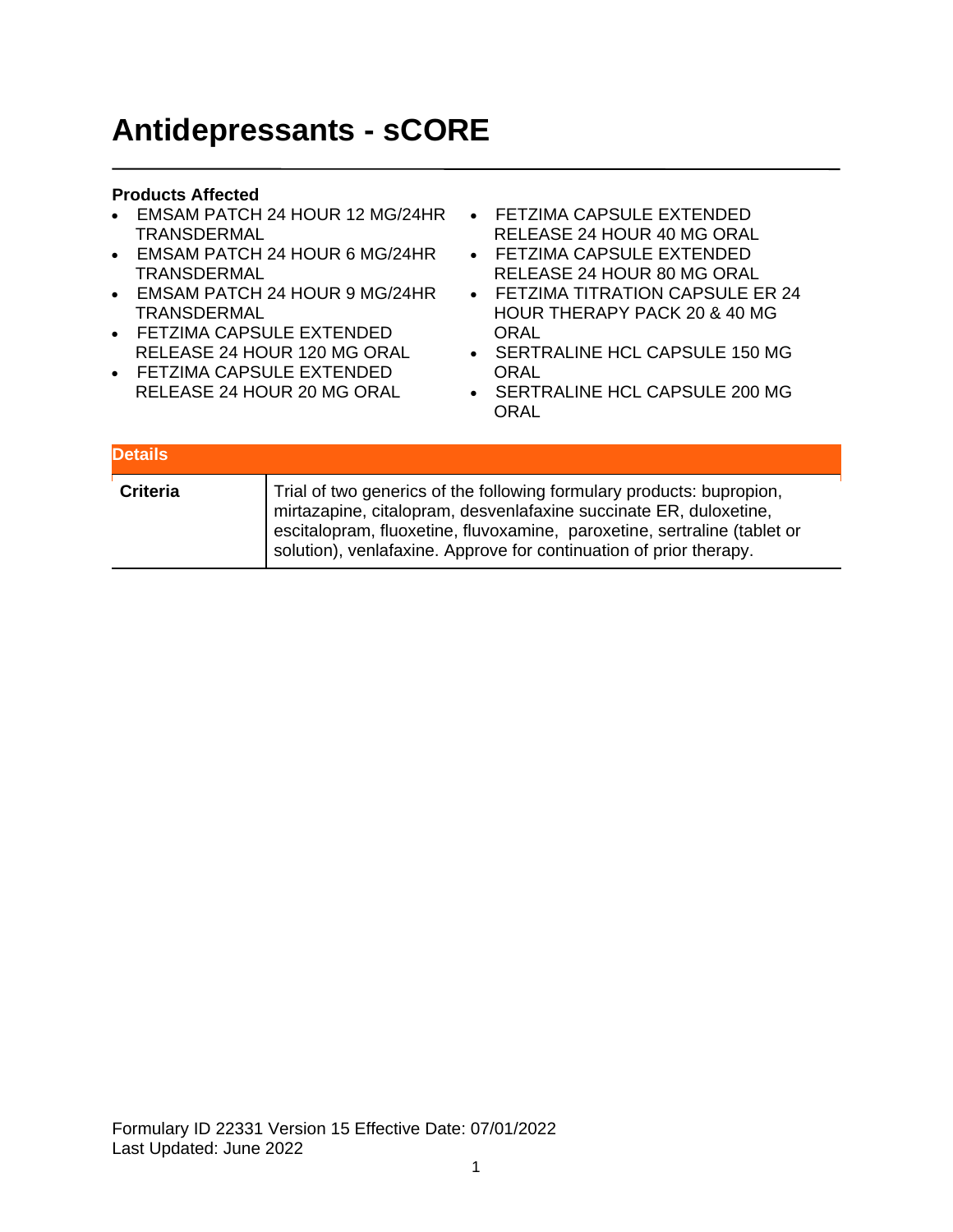## **Atypical Antipsychotics - sCORE**

- CAPLYTA CAPSULE 42 MG ORAL
- FANAPT TABLET 1 MG ORAL
- FANAPT TABLET 10 MG ORAL
- FANAPT TABLET 12 MG ORAL
- FANAPT TABLET 2 MG ORAL
- FANAPT TABLET 4 MG ORAL
- FANAPT TABLET 6 MG ORAL
- FANAPT TABLET 8 MG ORAL
- 
- 2 & 4 & 6 MG ORAL
- LYBALVI TABLET 10-10 MG ORAL
- LYBALVI TABLET 15-10 MG ORAL
- LYBALVI TABLET 20-10 MG ORAL
- LYBALVI TABLET 5-10 MG ORAL
- VRAYLAR CAPSULE 1.5 MG ORAL
- VRAYLAR CAPSULE 3 MG ORAL
- VRAYLAR CAPSULE 4.5 MG ORAL
- VRAYLAR CAPSULE 6 MG ORAL
- FANAPT TITRATION PACK TABLET 1 & VRAYLAR CAPSULE THERAPY PACK 1.5 & 3 MG ORAL

| <b>Details</b>  |                                                                                                                                                                                                                                                                                                                                                 |
|-----------------|-------------------------------------------------------------------------------------------------------------------------------------------------------------------------------------------------------------------------------------------------------------------------------------------------------------------------------------------------|
| <b>Criteria</b> | Trial of two of the following oral generic formulary atypical antipsychotic<br>agents: aripiprazole, olanzapine, paliperidone, quetiapine, risperidone,<br>ziprasidone. Approve for continuation of prior therapy. Step requirement<br>does not apply for Caplyta if request is for depressive episodes<br>associated bipolar I or II disorder. |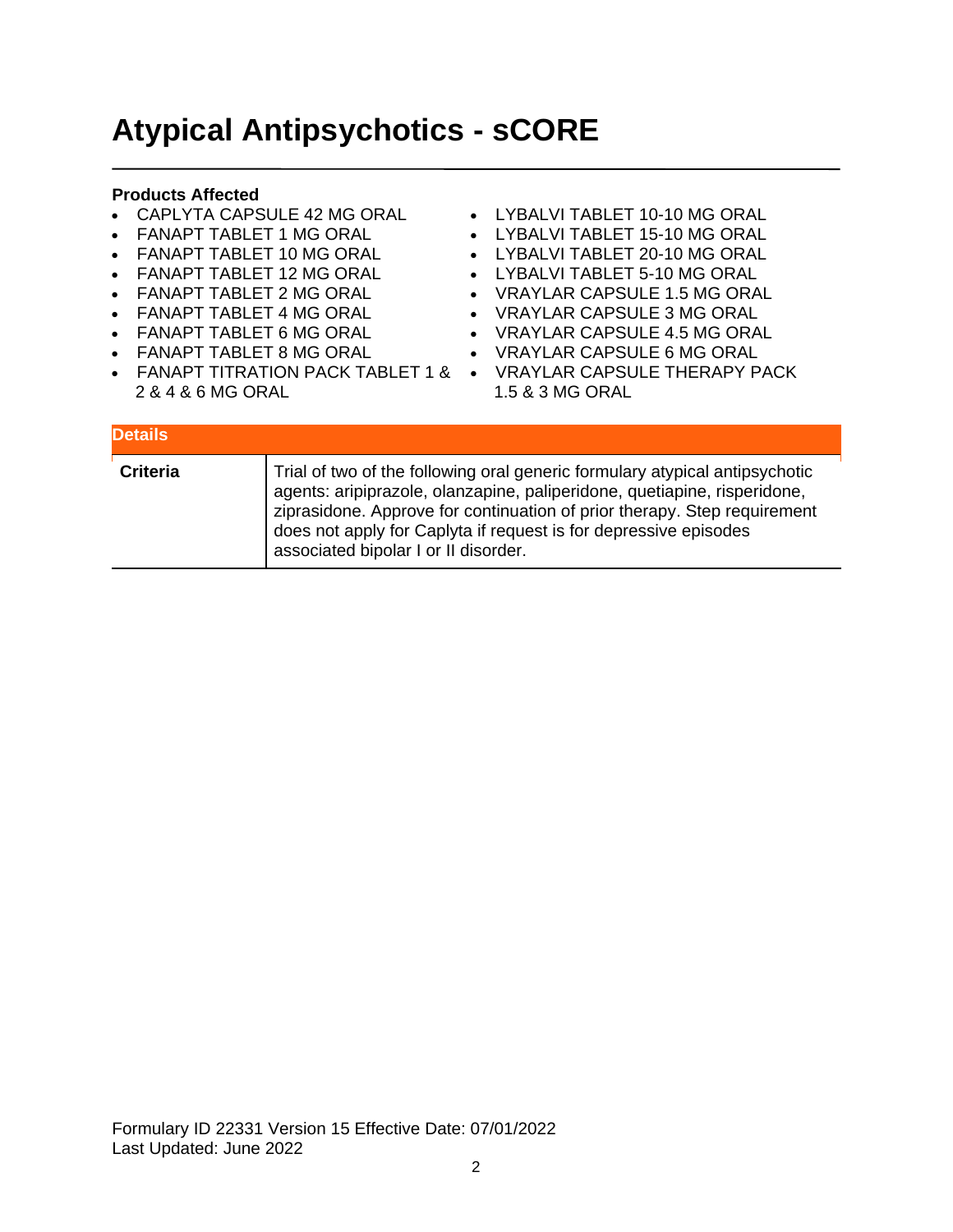# **Glucagon- sCORE**

#### **Products Affected**

• GLUCAGEN HYPOKIT SOLUTION RECONSTITUTED 1 MG INJECTION

| <b>Details</b> |                                                            |
|----------------|------------------------------------------------------------|
| Criteria       | Trial of one of the following: Gvoke, Baqsimi, or Glucagon |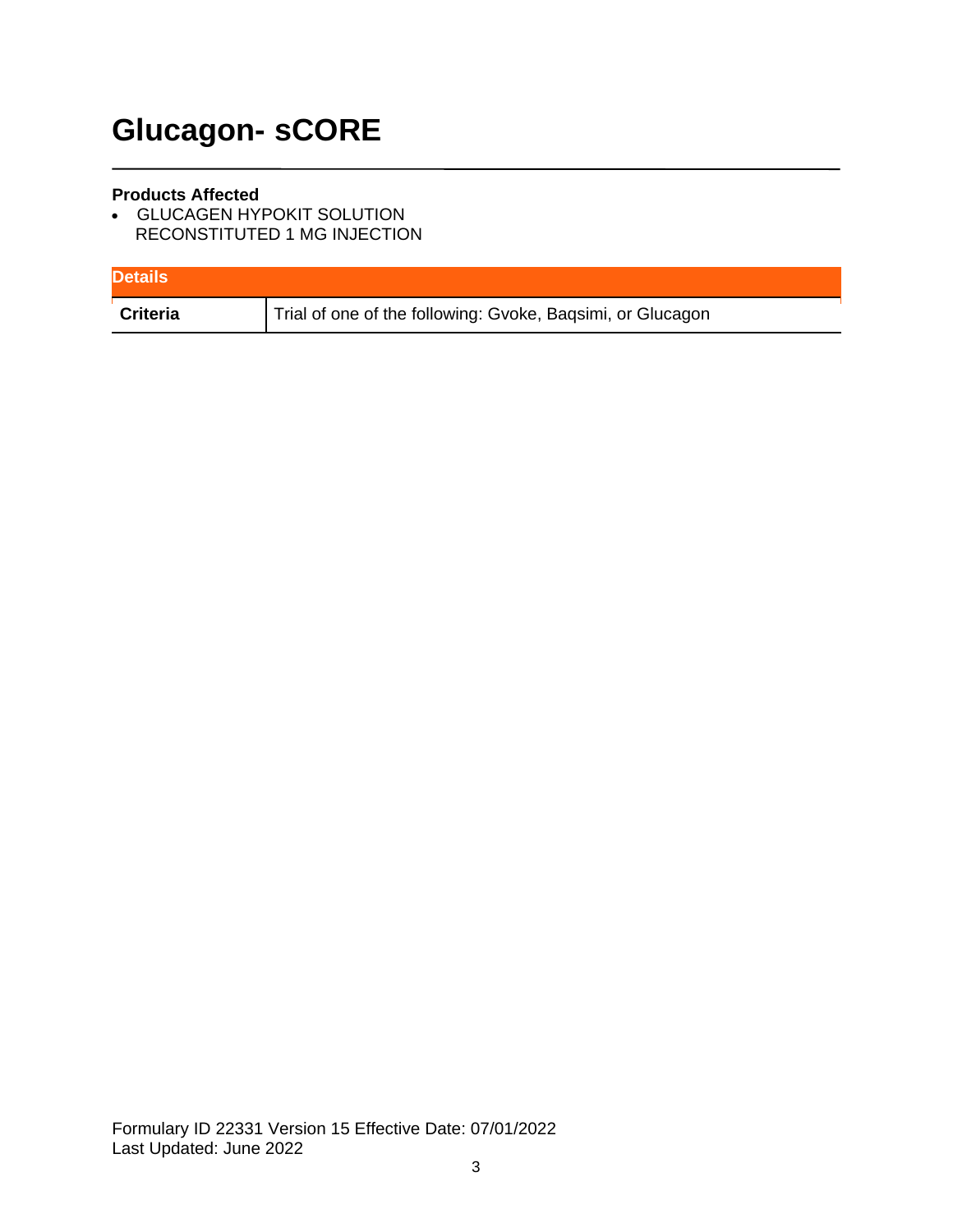# **INHALED CORTICOSTEROID - sCORE**

- QVAR REDIHALER AEROSOL BREATH QVAR REDIHALER AEROSOL BREATH ACTIVATED 40 MCG/ACT INHALATION
- ACTIVATED 80 MCG/ACT INHALATION

| <b>Details</b>  |                                                                    |
|-----------------|--------------------------------------------------------------------|
| <b>Criteria</b> | Trial of: Arnuity Ellipta and either Flovent Diskus or Flovent HFA |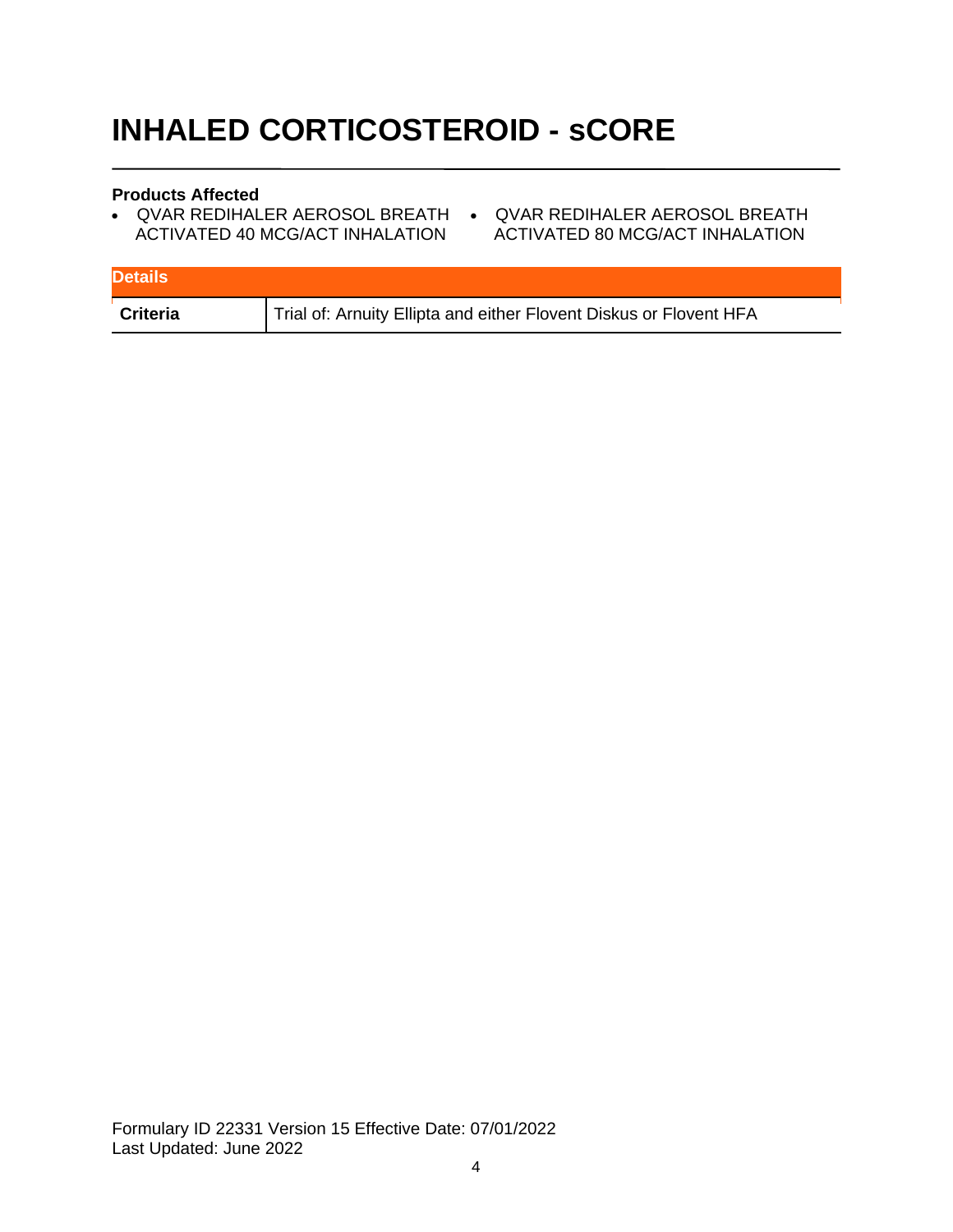## **Invega Hafyera Therapy - sCORE**

- INVEGA HAFYERA SUSPENSION PREFILLED SYRINGE 1092 MG/3.5ML INTRAMUSCULAR
- INVEGA HAFYERA SUSPENSION PREFILLED SYRINGE 1560 MG/5ML INTRAMUSCULAR

| <b>Details</b>  |                                                                                                                                                 |
|-----------------|-------------------------------------------------------------------------------------------------------------------------------------------------|
| <b>Criteria</b> | Trial of one of the following: Invega Sustenna or Invega Trinza. Step<br>applies to new starts only. Approve for continuation of prior therapy. |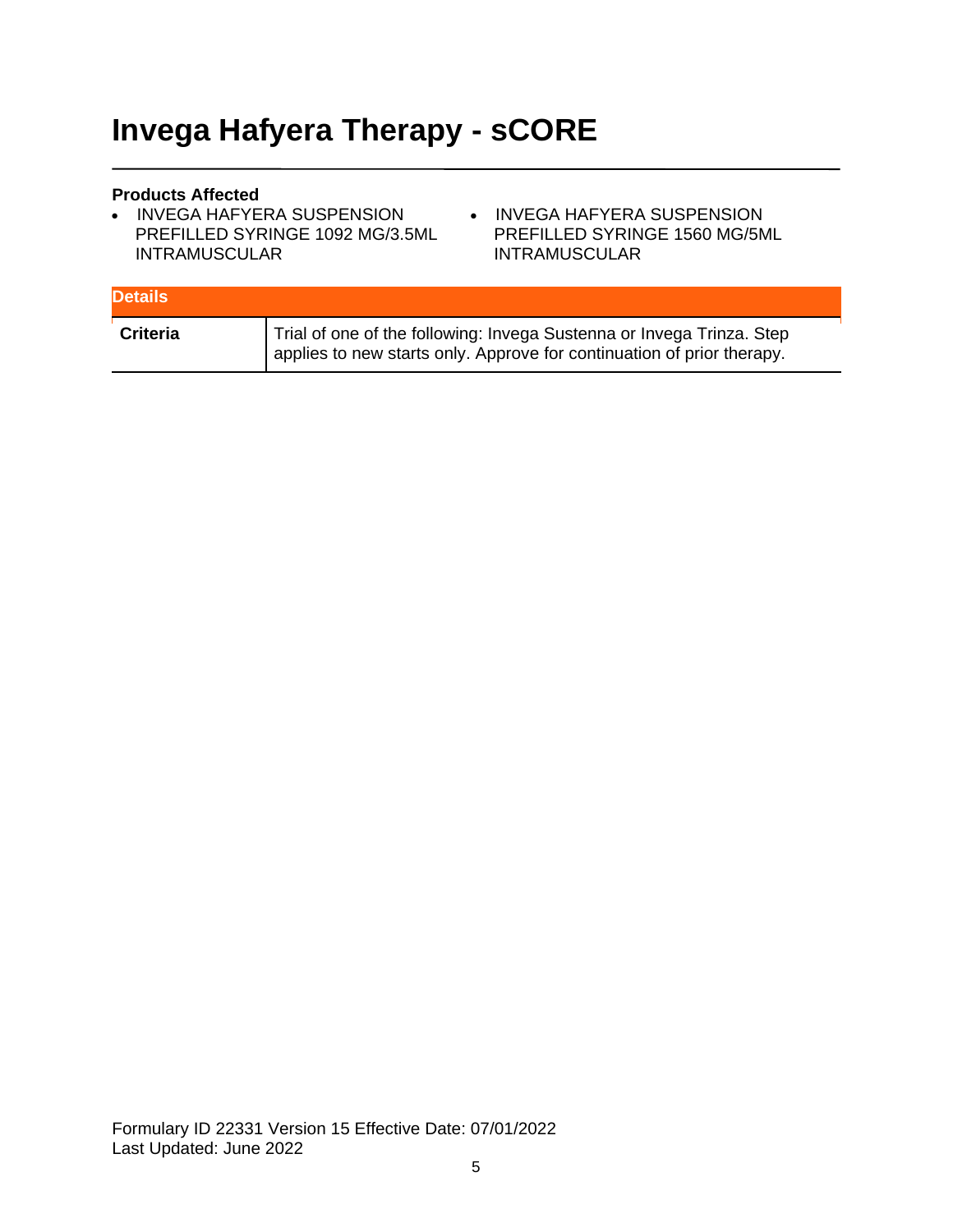## **NAMZARIC - sCORE**

- NAMZARIC CAPSULE ER 24 HOUR THERAPY PACK 7 & 14 & 21 &28 -10 MG ORAL
- NAMZARIC CAPSULE EXTENDED RELEASE 24 HOUR 14-10 MG ORAL
- NAMZARIC CAPSULE EXTENDED RELEASE 24 HOUR 21-10 MG ORAL
- NAMZARIC CAPSULE EXTENDED RELEASE 24 HOUR 28-10 MG ORAL
- NAMZARIC CAPSULE EXTENDED RELEASE 24 HOUR 7-10 MG ORAL

| <b>Details</b>  |                                             |
|-----------------|---------------------------------------------|
| <b>Criteria</b> | Trial of generic memantine extended-release |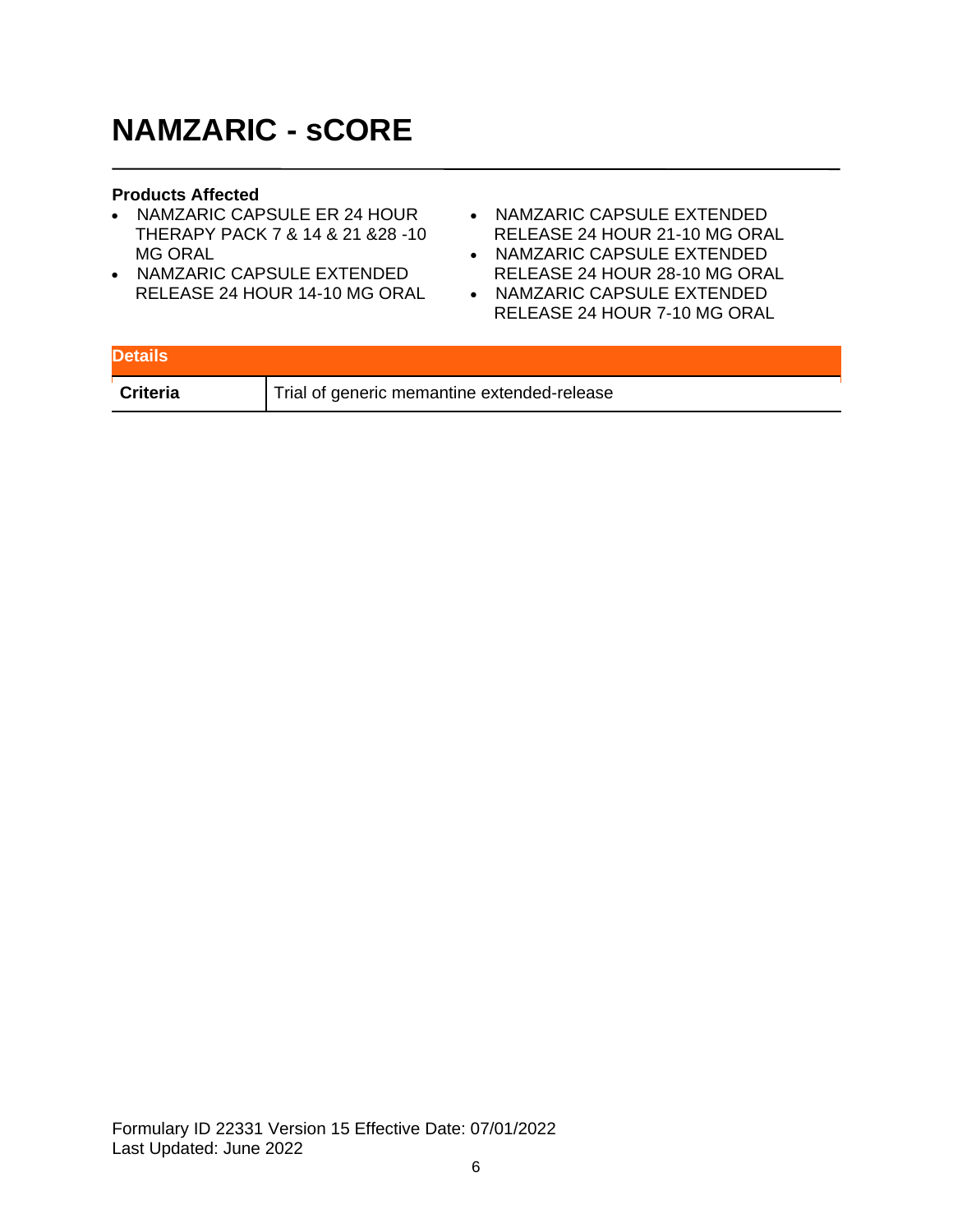# **NON-PREFERRED SGLT2S - sCORE**

| $\bullet$<br><b>ORAL</b><br>$\bullet$<br><b>ORAL</b><br>$\bullet$<br>ORAL<br>$\bullet$<br>$\bullet$ | <b>INVOKAMET TABLET 150-1000 MG</b><br><b>INVOKAMET TABLET 150-500 MG</b><br><b>INVOKAMET TABLET 50-1000 MG</b><br>INVOKAMET TABLET 50-500 MG ORAL<br>INVOKAMET XR TABLET EXTENDED<br>RELEASE 24 HOUR 150-1000 MG ORAL | $\bullet$<br>$\bullet$ | INVOKAMET XR TABLET EXTENDED<br>RELEASE 24 HOUR 150-500 MG ORAL<br>• INVOKAMET XR TABLET EXTENDED<br>RELEASE 24 HOUR 50-1000 MG ORAL<br>• INVOKAMET XR TABLET EXTENDED<br>RELEASE 24 HOUR 50-500 MG ORAL<br>INVOKANA TABLET 100 MG ORAL<br>INVOKANA TABLET 300 MG ORAL |
|-----------------------------------------------------------------------------------------------------|------------------------------------------------------------------------------------------------------------------------------------------------------------------------------------------------------------------------|------------------------|------------------------------------------------------------------------------------------------------------------------------------------------------------------------------------------------------------------------------------------------------------------------|
| <b>Details</b>                                                                                      |                                                                                                                                                                                                                        |                        |                                                                                                                                                                                                                                                                        |
| <b>Criteria</b>                                                                                     | cardiovascular disease.                                                                                                                                                                                                |                        | Trial of Farxiga or Xigduo XR, AND one of the following: Jardiance,<br>Synjardy, Synjardy XR. Step requirements do not apply to members with<br>type 2 diabetes with either diabetic nephropathy or established                                                        |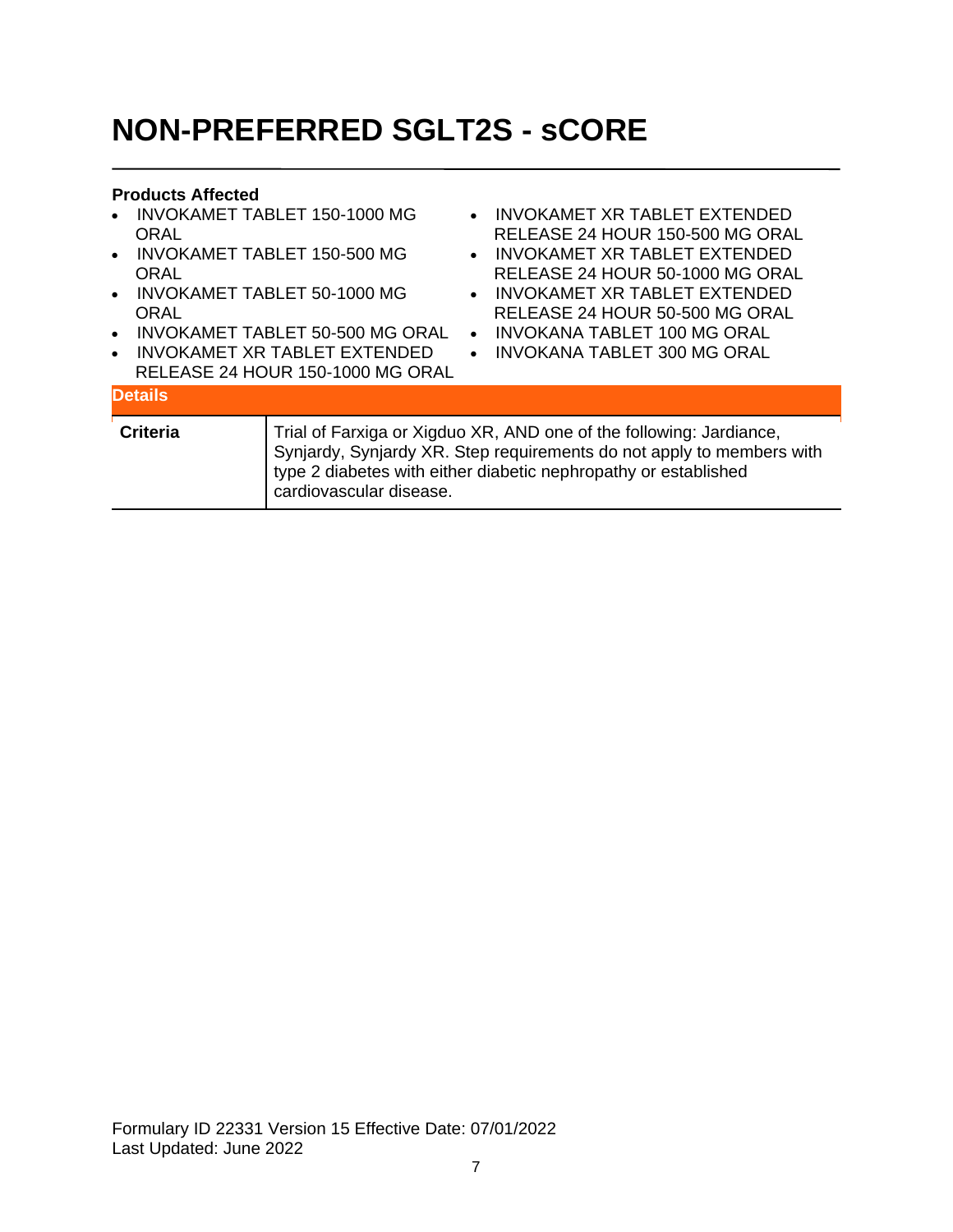### **PD agents - sCORE**

- NEUPRO PATCH 24 HOUR 1 MG/24HR NEUPRO PATCH 24 HOUR 4 MG/24HR TRANSDERMAL
- NEUPRO PATCH 24 HOUR 2 MG/24HR NEUPRO PATCH 24 HOUR 6 MG/24HR TRANSDERMAL
- NEUPRO PATCH 24 HOUR 3 MG/24HR TRANSDERMAL
- TRANSDERMAL
- TRANSDERMAL
- NEUPRO PATCH 24 HOUR 8 MG/24HR **TRANSDERMAL**

| <b>Details</b>  |                                                                                                    |
|-----------------|----------------------------------------------------------------------------------------------------|
| <b>Criteria</b> | Trial of one of the following generic formulary dopamine agonist agent:<br>pramipexole, ropinirole |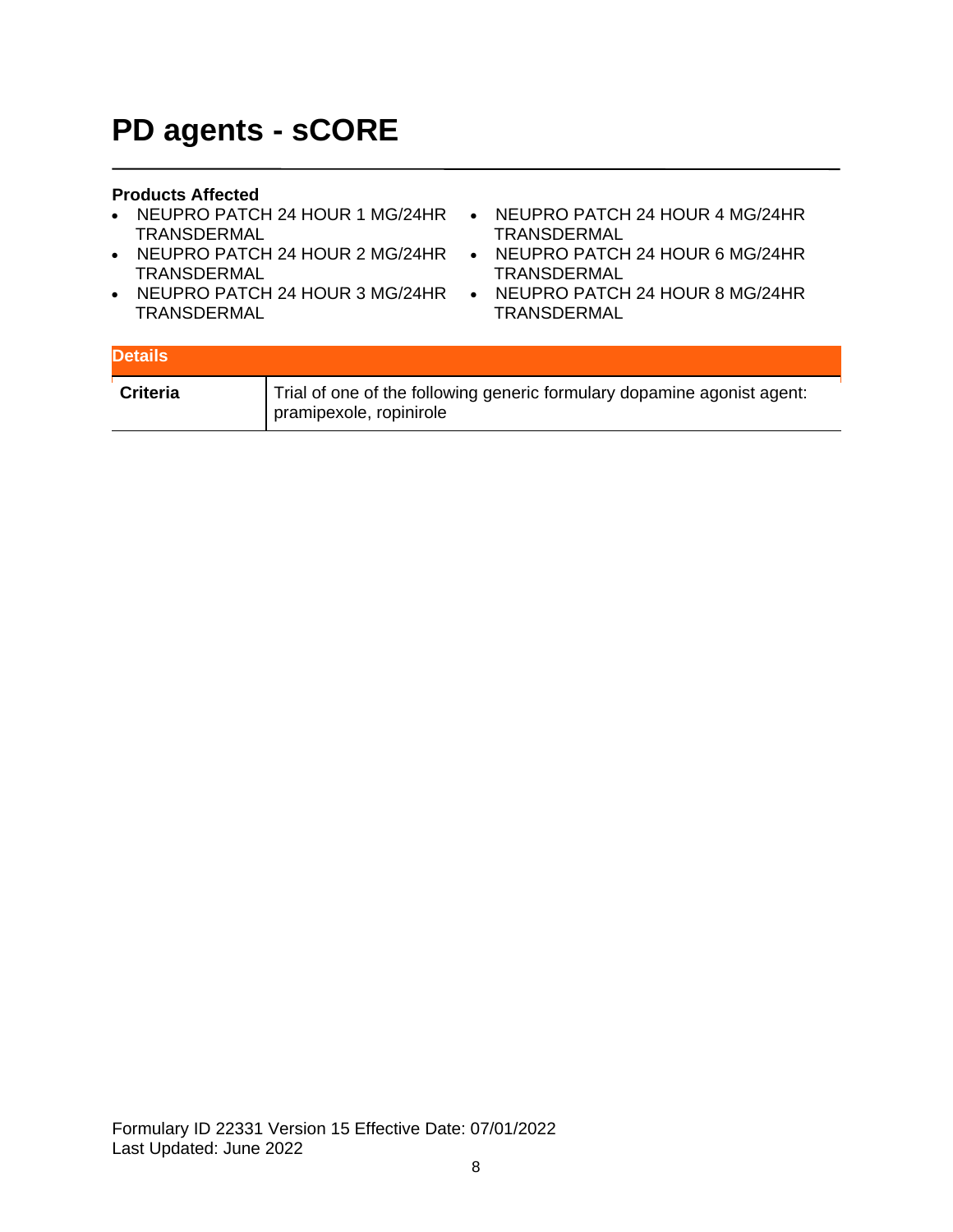## **RELISTOR - sCORE**

- RELISTOR SOLUTION 12 MG/0.6ML SUBCUTANEOUS
- RELISTOR SOLUTION 12 MG/0.6ML SUBCUTANEOUS (0.6ML SYRINGE)
- RELISTOR SOLUTION 8 MG/0.4ML **SUBCUTANEOUS**
- RELISTOR TABLET 150 MG ORAL

| <b>OUDCUTANLOUS (U.0ML OTNINGL)</b><br><b>Details</b> |                                    |
|-------------------------------------------------------|------------------------------------|
| <b>Criteria</b>                                       | Trial of lubiprostone or lactulose |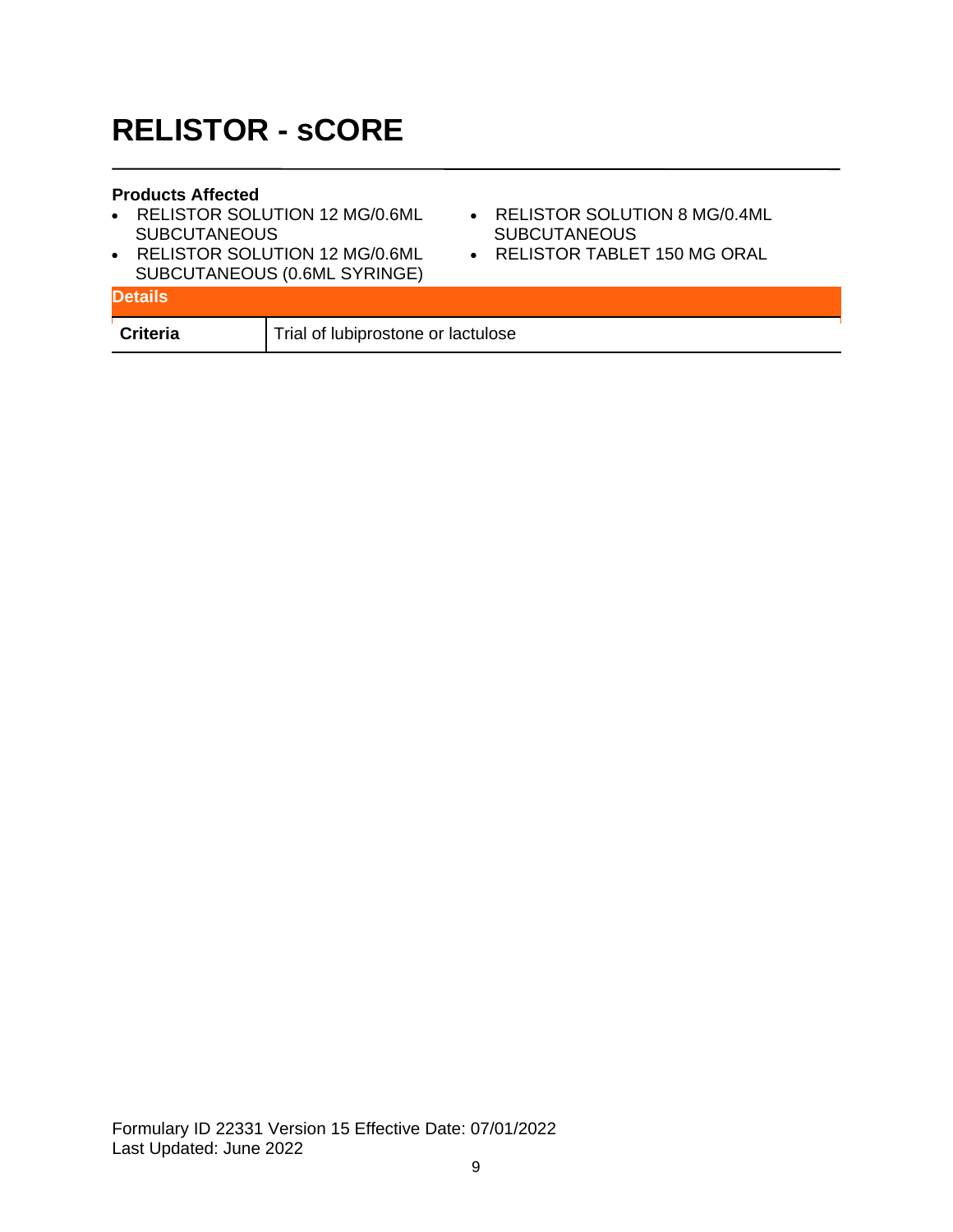# **RYTARY - sCORE**

- RYTARY CAPSULE EXTENDED RELEASE 23.75-95 MG ORAL
- RYTARY CAPSULE EXTENDED RELEASE 36.25-145 MG ORAL
- RYTARY CAPSULE EXTENDED RELEASE 48.75-195 MG ORAL
- RYTARY CAPSULE EXTENDED RELEASE 61.25-245 MG ORAL

| <b>Details</b> |                                                                |
|----------------|----------------------------------------------------------------|
| Criteria       | Trial of one generic carbidopa/levodopa containing formulation |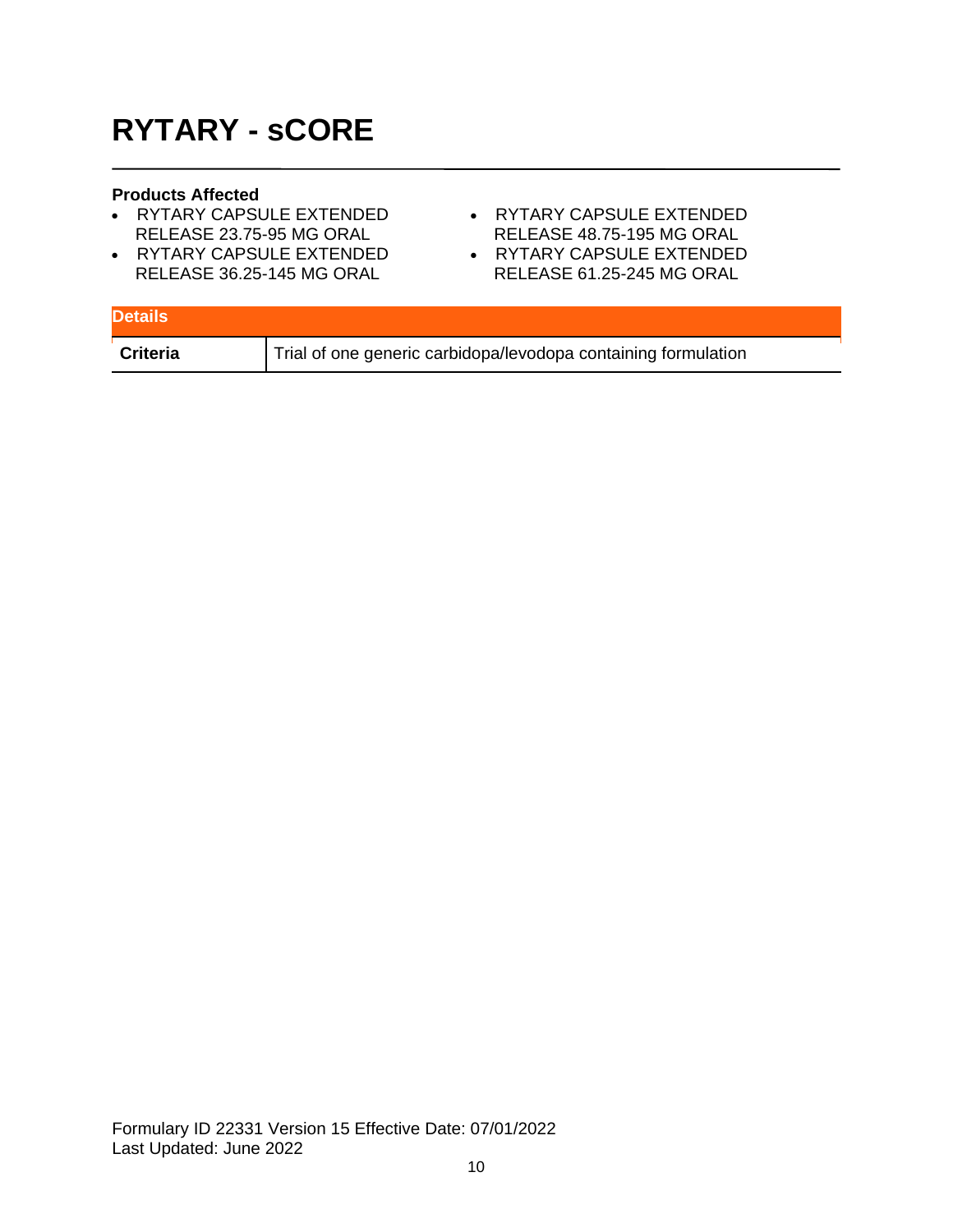# **Skin Cancer Agents - sCORE**

- *diclofenac sodium gel 3 % external*
- PICATO GEL 0.05 % EXTERNAL
- PICATO GEL 0.015 % EXTERNAL

| <b>Details</b>  |                                    |
|-----------------|------------------------------------|
| <b>Criteria</b> | Trial of fluorouracil or imiquimod |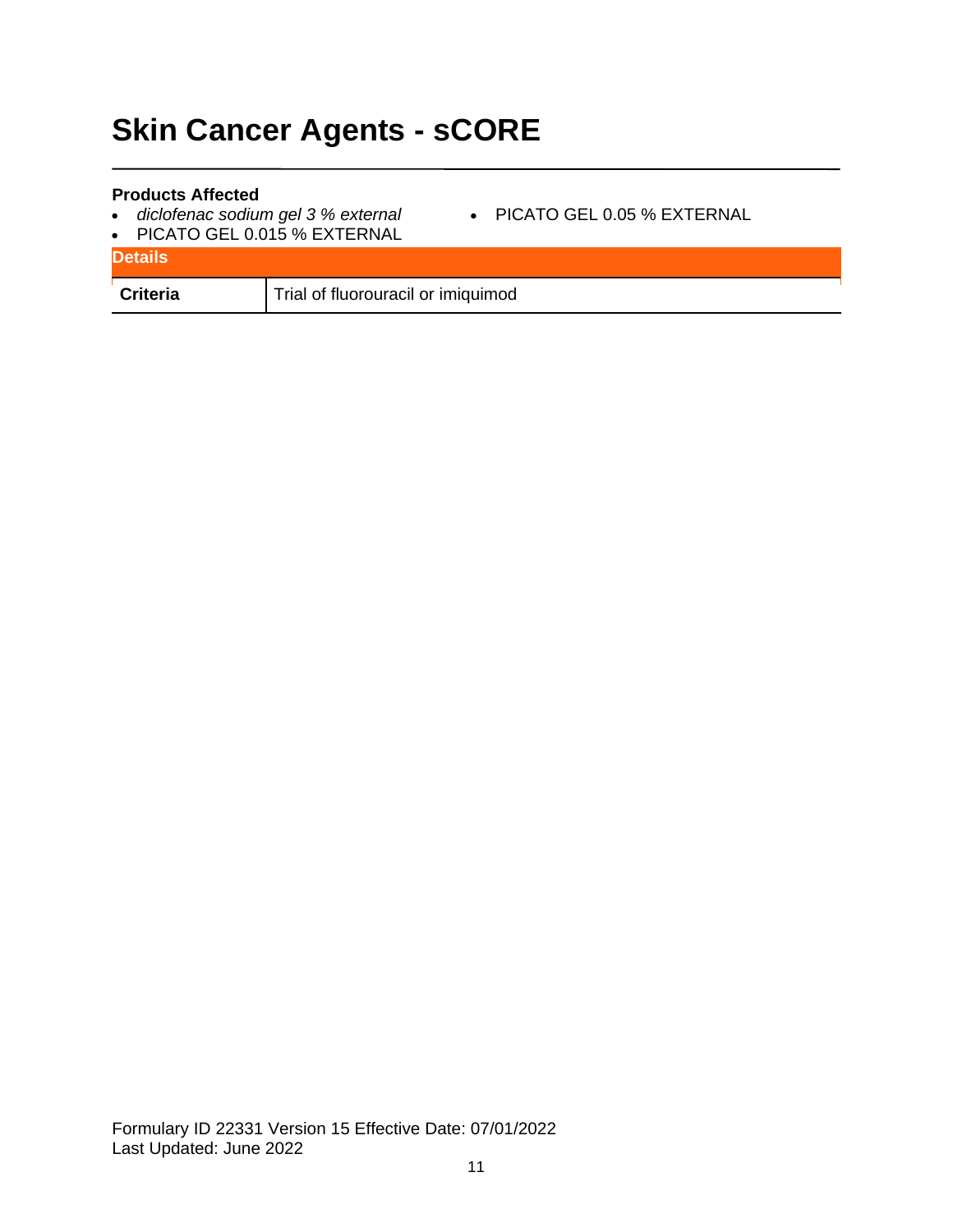- LIVALO TABLET 1 MG ORAL
- LIVALO TABLET 4 MG ORAL
- LIVALO TABLET 2 MG ORAL

| <b>Details</b>  |                                                                                                                                                                                |
|-----------------|--------------------------------------------------------------------------------------------------------------------------------------------------------------------------------|
| <b>Criteria</b> | Trial of any one of the following generic formulary HMG-CoA reductase<br>inhibitors (statin): atorvastatin, fluvastatin, lovastatin, pravastatin,<br>rosuvastatin, simvastatin |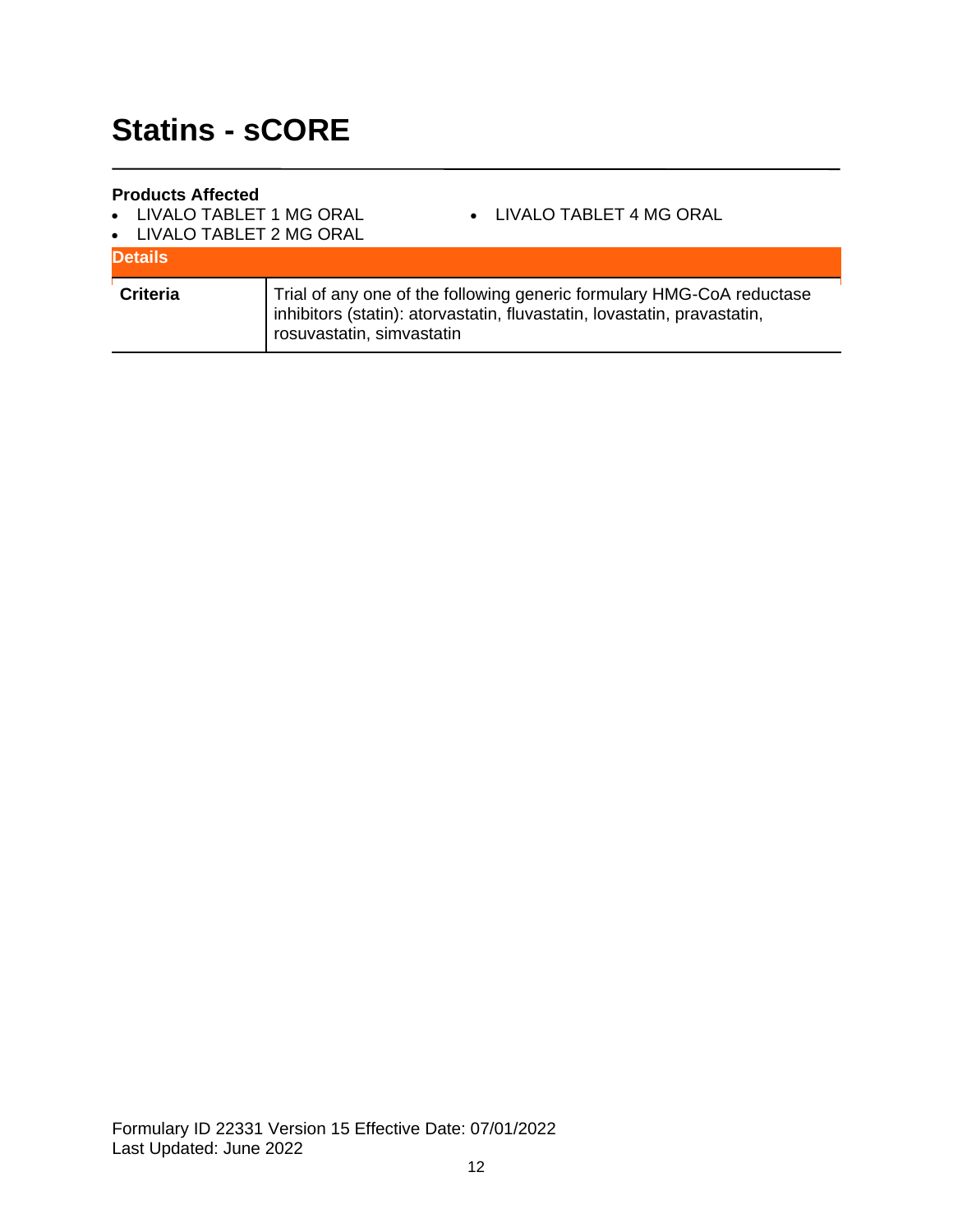### **Index of Drugs**

### **C**

| CAPLYTA CAPSULE 42 MG ORAL  2<br>D                                                                                                                                                                                                                                                                                                                                                                                                                                                                                                                             |
|----------------------------------------------------------------------------------------------------------------------------------------------------------------------------------------------------------------------------------------------------------------------------------------------------------------------------------------------------------------------------------------------------------------------------------------------------------------------------------------------------------------------------------------------------------------|
| diclofenac sodium gel 3 % external  11<br>Е                                                                                                                                                                                                                                                                                                                                                                                                                                                                                                                    |
| EMSAM PATCH 24 HOUR 12 MG/24HR                                                                                                                                                                                                                                                                                                                                                                                                                                                                                                                                 |
| EMSAM PATCH 24 HOUR 6 MG/24HR                                                                                                                                                                                                                                                                                                                                                                                                                                                                                                                                  |
| EMSAM PATCH 24 HOUR 9 MG/24HR                                                                                                                                                                                                                                                                                                                                                                                                                                                                                                                                  |
| F<br>FANAPT TABLET 1 MG ORAL 2<br>FANAPT TABLET 10 MG ORAL 2<br>FANAPT TABLET 12 MG ORAL 2<br><b>FANAPT TABLET 2 MG ORAL 2</b><br><b>FANAPT TABLET 4 MG ORAL 2</b><br><b>FANAPT TABLET 6 MG ORAL 2</b><br>FANAPT TABLET 8 MG ORAL 2<br><b>FANAPT TITRATION PACK TABLET 1 &amp; 2</b><br>FETZIMA CAPSULE EXTENDED<br>RELEASE 24 HOUR 120 MG ORAL  1<br><b>FETZIMA CAPSULE EXTENDED</b><br>RELEASE 24 HOUR 20 MG ORAL  1<br><b>FETZIMA CAPSULE EXTENDED</b><br>RELEASE 24 HOUR 40 MG ORAL  1<br><b>FETZIMA CAPSULE EXTENDED</b><br>RELEASE 24 HOUR 80 MG ORAL  1 |
| <b>FETZIMA TITRATION CAPSULE ER 24</b><br>HOUR THERAPY PACK 20 & 40 MG                                                                                                                                                                                                                                                                                                                                                                                                                                                                                         |
| G<br><b>GLUCAGEN HYPOKIT SOLUTION</b><br>RECONSTITUTED 1 MG INJECTION 3<br>ı                                                                                                                                                                                                                                                                                                                                                                                                                                                                                   |
| <b>INVEGA HAFYERA SUSPENSION</b><br>PREFILLED SYRINGE 1092 MG/3.5ML<br><b>INTRAMUSCULAR</b><br>. 5<br><b>INVEGA HAFYERA SUSPENSION</b><br>PREFILLED SYRINGE 1560 MG/5ML<br><b>INTRAMUSCULAR</b><br>. 5<br><b>INVOKAMET TABLET 150-1000 MG ORAL</b>                                                                                                                                                                                                                                                                                                             |
| INVOKAMET TABLET 150-500 MG ORAL 7<br>INVOKAMET TABLET 50-1000 MG ORAL 7<br>INVOKAMET TABLET 50-500 MG ORAL. 7                                                                                                                                                                                                                                                                                                                                                                                                                                                 |

| <b>INVOKAMET XR TABLET EXTENDED</b><br><b>RELEASE 24 HOUR 150-1000 MG</b>              |
|----------------------------------------------------------------------------------------|
| <b>INVOKAMET XR TABLET EXTENDED</b><br>RELEASE 24 HOUR 150-500 MG ORAL                 |
| <b>INVOKAMET XR TABLET EXTENDED</b><br>RELEASE 24 HOUR 50-1000 MG ORAL                 |
| <b>INVOKAMET XR TABLET EXTENDED</b><br>RELEASE 24 HOUR 50-500 MG ORAL.7                |
| INVOKANA TABLET 100 MG ORAL7<br>INVOKANA TABLET 300 MG ORAL7<br>L                      |
| LIVALO TABLET 1 MG ORAL 12<br>LIVALO TABLET 2 MG ORAL 12<br>LIVALO TABLET 4 MG ORAL 12 |
| LYBALVI TABLET 10-10 MG ORAL2                                                          |
| LYBALVI TABLET 15-10 MG ORAL2<br>LYBALVI TABLET 20-10 MG ORAL2                         |
| LYBALVI TABLET 5-10 MG ORAL2                                                           |
| N                                                                                      |
| <b>NAMZARIC CAPSULE ER 24 HOUR</b><br>THERAPY PACK 7 & 14 & 21 & 28 - 10               |
|                                                                                        |
| <b>NAMZARIC CAPSULE EXTENDED</b><br>RELEASE 24 HOUR 14-10 MG ORAL6                     |
| NAMZARIC CAPSULE EXTENDED                                                              |
| RELEASE 24 HOUR 21-10 MG ORAL6                                                         |
| NAMZARIC CAPSULE EXTENDED<br>RELEASE 24 HOUR 28-10 MG ORAL6                            |
| <b>NAMZARIC CAPSULE EXTENDED</b>                                                       |
| RELEASE 24 HOUR 7-10 MG ORAL6                                                          |
| NEUPRO PATCH 24 HOUR 1 MG/24HR                                                         |
|                                                                                        |
| NEUPRO PATCH 24 HOUR 2 MG/24HR<br>TRANSDERMAL                                          |
| 8<br>NEUPRO PATCH 24 HOUR 3 MG/24HR                                                    |
|                                                                                        |
| NEUPRO PATCH 24 HOUR 4 MG/24HR                                                         |
|                                                                                        |
| NEUPRO PATCH 24 HOUR 6 MG/24HR                                                         |
| NEUPRO PATCH 24 HOUR 8 MG/24HR                                                         |
|                                                                                        |
| P                                                                                      |
| PICATO GEL 0.015 % EXTERNAL11                                                          |
| PICATO GEL 0.05 % EXTERNAL 11                                                          |